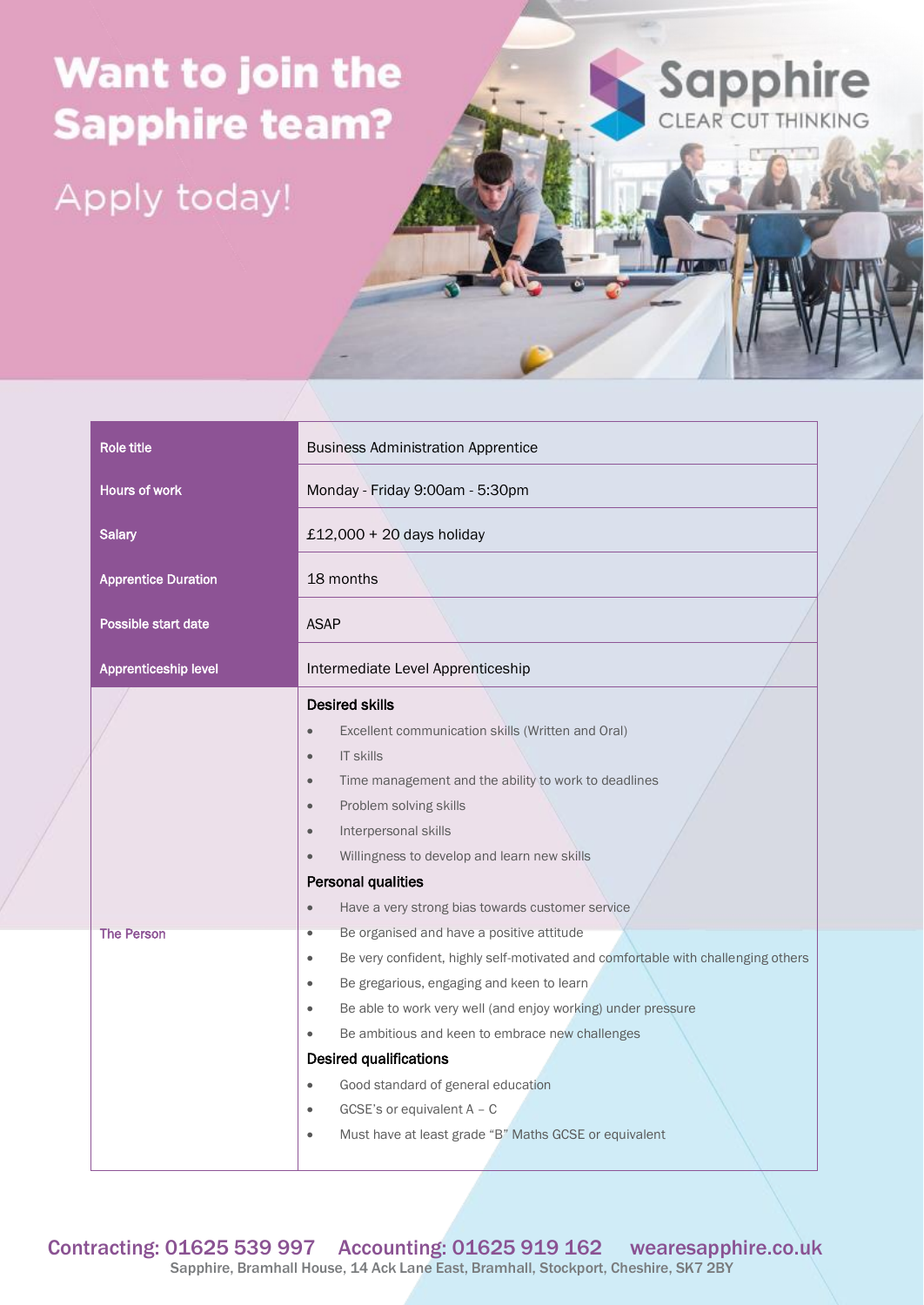## Want to join the **Sapphire team?**

Apply today!

|                                     |                                                                                                                                                                                                                                                                               | Employee-owned company                                                                                                                                                    |  |
|-------------------------------------|-------------------------------------------------------------------------------------------------------------------------------------------------------------------------------------------------------------------------------------------------------------------------------|---------------------------------------------------------------------------------------------------------------------------------------------------------------------------|--|
|                                     |                                                                                                                                                                                                                                                                               | Minimum 34 days holiday (rising with service) including birthday off                                                                                                      |  |
|                                     | $\bullet$                                                                                                                                                                                                                                                                     | Monthly team get togethers                                                                                                                                                |  |
|                                     | $\bullet$                                                                                                                                                                                                                                                                     | Company incentive targets                                                                                                                                                 |  |
| <b>Why Sapphire?</b>                | $\bullet$                                                                                                                                                                                                                                                                     | Annual incentive trips (previously Las Vegas, Barcelona, New York and more)                                                                                               |  |
|                                     | $\bullet$                                                                                                                                                                                                                                                                     | Brand New office with games room, bar and flexible working space                                                                                                          |  |
|                                     | $\bullet$                                                                                                                                                                                                                                                                     | Fresh fruit daily                                                                                                                                                         |  |
|                                     | $\bullet$                                                                                                                                                                                                                                                                     | Employee Healthcare membership                                                                                                                                            |  |
|                                     |                                                                                                                                                                                                                                                                               |                                                                                                                                                                           |  |
| Role purpose and<br>characteristics | An exciting role in an Employee Owned Payroll and Accountancy business which plans to<br>grow its client base significantly over the next 12 months. The individual will have a<br>varied role in the business, which will be demanding and will suit a confident individual. |                                                                                                                                                                           |  |
|                                     |                                                                                                                                                                                                                                                                               |                                                                                                                                                                           |  |
| Main Areas of Responsibility        |                                                                                                                                                                                                                                                                               |                                                                                                                                                                           |  |
|                                     | The individual will have a varied administrative role in the business and will support the<br>Payroll team. The role will be demanding and will suit a career focused individual who is<br>keen to learn and determined to progress.                                          |                                                                                                                                                                           |  |
|                                     | role are:                                                                                                                                                                                                                                                                     | The job holder is responsible for assisting the Payroll team in the creation and<br>maintenance of client records using our online software, some of the key areas to the |  |
|                                     | $\bullet$                                                                                                                                                                                                                                                                     | Verify, input, save and approve employee expense claims                                                                                                                   |  |
|                                     | $\bullet$                                                                                                                                                                                                                                                                     | Review, sign, return and input contracts/assignments                                                                                                                      |  |
|                                     | $\bullet$                                                                                                                                                                                                                                                                     | Add new employees/clients to the database                                                                                                                                 |  |
| <b>Vacancy description</b>          | $\bullet$                                                                                                                                                                                                                                                                     | New client company administration                                                                                                                                         |  |
|                                     | $\bullet$                                                                                                                                                                                                                                                                     | Scan, distribute and deal with daily departmental post                                                                                                                    |  |
|                                     | $\bullet$                                                                                                                                                                                                                                                                     | Chase outstanding documents from new employees before their first payment                                                                                                 |  |
|                                     | $\bullet$                                                                                                                                                                                                                                                                     | Collect timesheets/raise invoices                                                                                                                                         |  |
|                                     | $\bullet$                                                                                                                                                                                                                                                                     | Sending all payslips to employees in agreed format                                                                                                                        |  |
|                                     | $\bullet$                                                                                                                                                                                                                                                                     | Understand the Sapphire brand and provide the service promise                                                                                                             |  |
|                                     |                                                                                                                                                                                                                                                                               | Comply with all necessary legislation and HMRC deadlines                                                                                                                  |  |
|                                     |                                                                                                                                                                                                                                                                               | There is the opportunity for progression for the right candidate.                                                                                                         |  |

**Sapphire** 

Contracting: 01625 539 997 Accounting: 01625 919 162 wearesapphire.co.uk Sapphire, Bramhall House, 14 Ack Lane East, Bramhall, Stockport, Cheshire, SK7 2BY